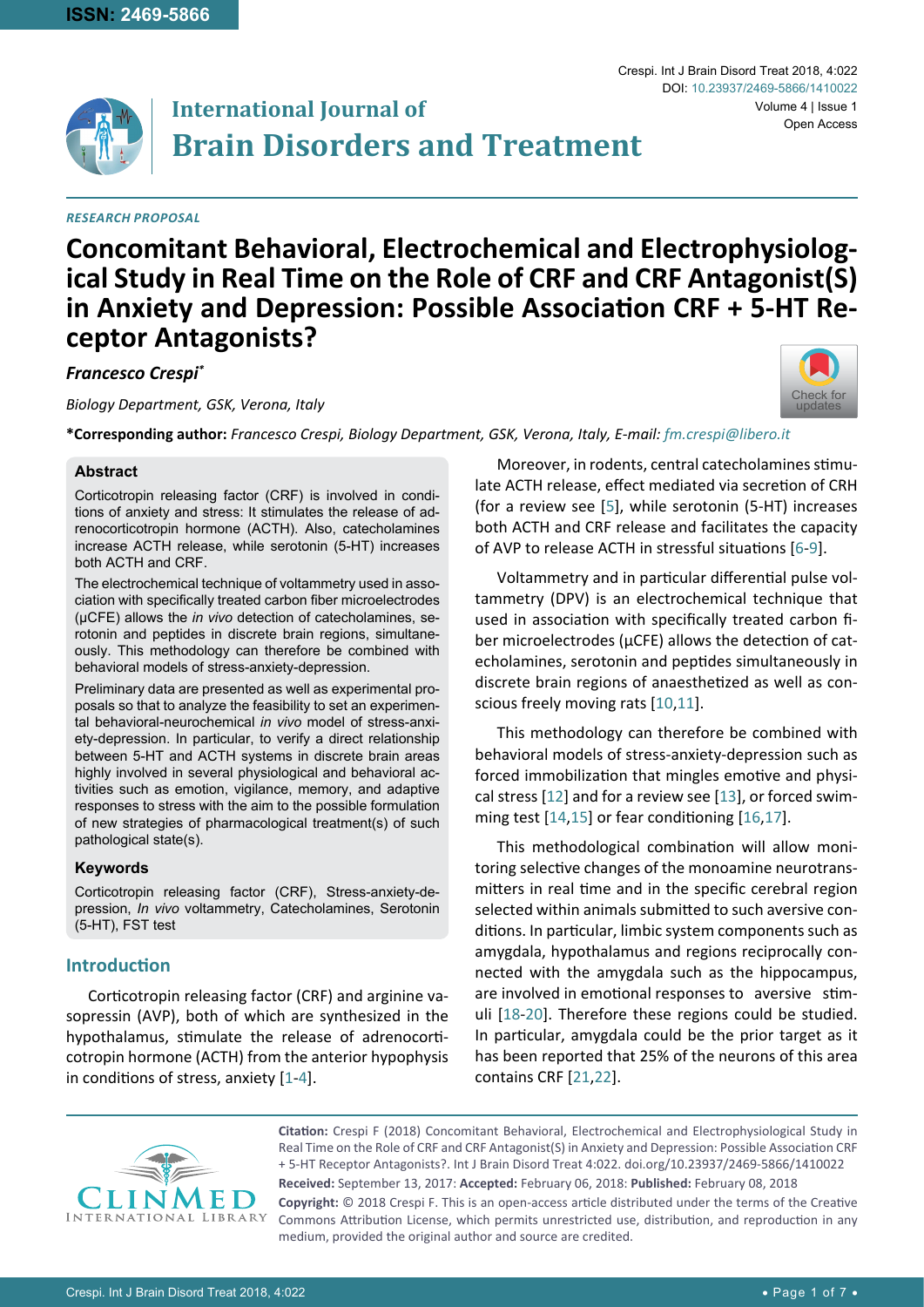Additionally, it is reported that the locus coeruleus (LC) has been involved in several physiological and behavioral activities such as emotion, vigilance, memory, and adaptive responses to stress [[23](#page-5-17)]. Stressful stimuli trigger LC neurons, modify their electrophysiological activity, and induce release of catecholamines [[24](#page-5-18)]. LC contains the largest amount of catecholaminergic cells in the brain and innervates large sections of the neuroaxis [[25,](#page-5-19)[26](#page-5-20)]. Its stimulation determines ACTH release and anxiogenic-like behaviors among other stress-associated responses (for a review see [[27](#page-5-21)]). Interactions between CRF and central catecholamines has been already reported as well as that administration of CRF in CNS alters activity of LC neurons and catecholaminergic metabolism in terminal areas and stimulates catecholamine release in hypothalamus and prefrontal cortex (for a review see [[27](#page-5-21)]). Such an altered function of LC neurons has been implicated in the pathophysiology of affective and stress-related disorders [[4,](#page-5-16)[28](#page-5-22)].

Extensive rodent and human research has shown that the hippocampus is highly sensitive to stress and that prolonged exposure to stress leads to loss of neurons, particularly in the hippocampus [[29](#page-5-23)]. The hippocampus also plays an important role in the terminating HPA axis responses to stress [[30\]](#page-5-24). Hippocampal lesions increase parvocellular CRF and AVP expression, prolong ACTH and corticosterone release in response to stress [[31\]](#page-5-25) and the hippocampal outflow to the hypothalamus originates in the ventricle subiculum and CA1 regions of the hippocampus (CA1) i.e. terminal region of LC [[30\]](#page-5-24). Furthermore, involvement of the 5-HT in mediating stress effects on the hippocampus is proposed by data showing that stress elevates 5-HT levels in the hippocampus [[32](#page-5-26)].

Based on the previous studies indicating the locus coeruleus and the hippocampus as among the most interested brain regions by stressful situations, preliminary studies have been performed in these two structures. The electrochemical technique of voltammetry used in association with specifically treated carbon fiber microelectrodes (µCFE) has been applied for the *in vivo* detection of catecholaminergic and serotoninergic levels, simultaneously. Concomitant cell firing measurements have been performed in the LC. This association of electrochemical and electrophysiological techniques can be combined with behavioral models of stress-anxiety-depression [[33\]](#page-5-27).

Preliminary data are presented as well as experimental proposals so that to analyze the feasibility to set an experimental behavioral-neurochemical *in vivo* model of stress-anxiety-depression. In particular, to verify a direct relationship between 5-HT and ACTH systems: With the aim to the possible formulation of new strategies of pharmacological treatment(s) of such pathological state(s).

#### **Materials and Methods**

Differential Pulse Voltammetric (DPV) and electrophysiology were applied *in vivo* by means of µCFE prepared as described earlier using carbon fiber with diameter 30 µm. They were first electrically treated, i.e. a 70 Hz triangular wave form was applied in three stages: 0 to +2.2 V for 8 s, 0 to +1.8 V for 10 s, and 0 to +1.2 V for 10 s. Two successive, continuous potentials were then applied: -1.0 and +0.5 V, for 4 s each. This electrochemical treatment was carried out with the auxiliary, reference, and working electrodes immersed in 0.1 M Phosphate-Buffered Saline (PBS) at pH 7.4. Then the tip of the electrodes was coated with

<span id="page-1-0"></span>

Figure 1: Scheme of coupled voltammetric (potentiostat/galvanostat) and electrophysiological (electrophysiologic unit) instruments for concomitant DPV monitoring of catechols levels and electrophysiological measurements of cell firing. **HIPP**: Hippocampus; **LC:** Locus coeruleus; **A**: Auxiliary; **R**: Reference; **microCFE**: The three electrodes for DPV scans i.e. in hippocampus; **microCFE** in LC and **G**: Ground: The two electrodes for electrophysiological measurements i.e. in **LC**. Electrodes **A, R** and **G** are made with silver wire (see Crespi, et al. [[34\]](#page-5-28)).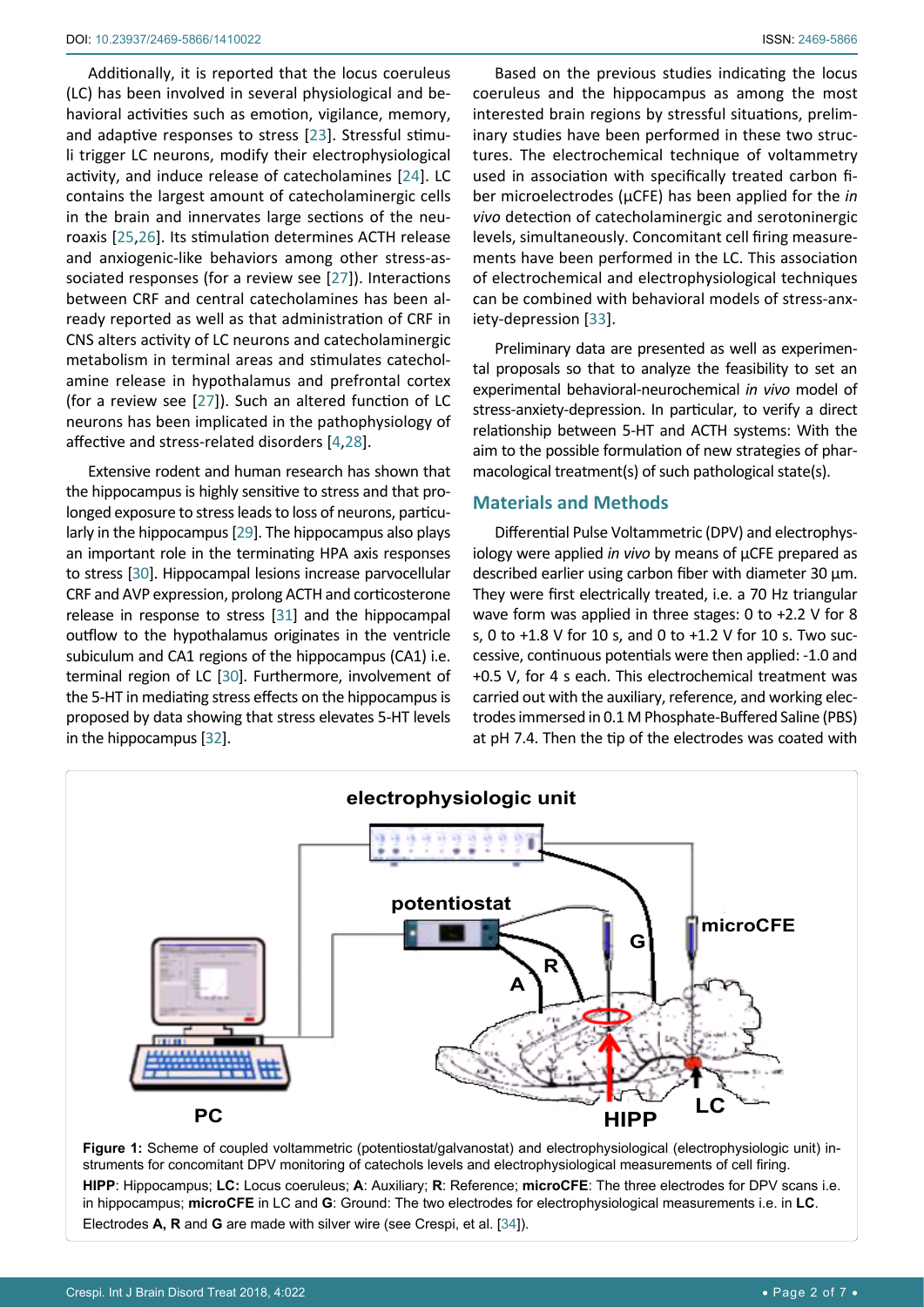Nafion so that selective, simultaneous measurements of catechols (noradrenaline, dopamine) and serotonin (5-HT) could be performed [[34,](#page-5-28)[35\]](#page-6-1).

#### *In Vivo* **Experiments**

Male adult rats (Wistars, 250-280 g) were supplied by Charles-River (Italy) and kept in temperature- and humidity-controlled rooms (22 °C, 50%). All animal procedures were carried out in accordance with the Italian law (Legislative Decree no. 116, 1992) which acknowledges the European Directive 86/609/EEC and were fully compliant with the GlaxoSmithKline policy on the care and use of laboratory animals and codes of practice. Furthermore, all efforts were made to minimize the number of animals and their suffering.

The animals were anaesthetized (chloral hydrate, 500 mg/kg i.p.), set in a stereotaxic frame and prepared for concomitant differential pulse voltammetric (DPV) and electrophisiologic analysis as described earlier [[33](#page-5-27)[,35](#page-6-1)].

In particular, one DPV micro-biosensor was stereotactically inserted in the locus coeruleus (LC) i.e. cell body region, then, in the same animal, a second µCFE was implanted within the hippocampus (CA1) i.e. terminal region of LC, following coordinates from Paxinos and Watson [[36](#page-6-0)] (See [Figure 1\)](#page-1-0).

Both microsensors were previously chemically treated with Nafion so that selective, simultaneous DPV measurements of catechols (noradrenaline, dopamine) and serotonin (5-HT) could be performed [[11](#page-5-4)[,33,](#page-5-27)[35\]](#page-6-1).

Successively, *in vivo* differential pulse voltammetric (DPV) measures of neurotransmitters as well as electrophysiologic detection of cell firing have been performed as described earlier [[11,](#page-5-4)[33](#page-5-27)[,35\]](#page-6-1).

#### **Preliminary Data**

In these animals, intracerebroventricular (i.c.v.) infusion of CRF  $(1 \mu g)$  or aCSF  $(4 \mu l)$  artificial cerebral spinal fluid: Control rats) determined the results shown in [Figure 2](#page-2-0),

<span id="page-2-0"></span>

**Figure 2:** Electrophysiology (cell firing) in LC of rats treated (arrow) with CRF (■ 1 µg/4 µl, n = 6) or with aCSF 4 µl (□ control rats, n = 6) Data are expressed in % of control, " $p$  < 0.001,  $p$  < 0.05. Stats: Effect of group: F(1,6) = 20.1, p = 0.004; Effect of time: F(12,7) = 11.9, p = 0.001; Group by time interaction: F(12,7) =  $14.1, p = 0.001.$ 

<span id="page-2-1"></span>

Stats: Effect on time F(4,2) = 6.1, p = 0.002; Effect on group F(1,6) = 4.459, p = 0.05 and group by time interaction F(4,2) = 5.6,  $p = 0.002$ .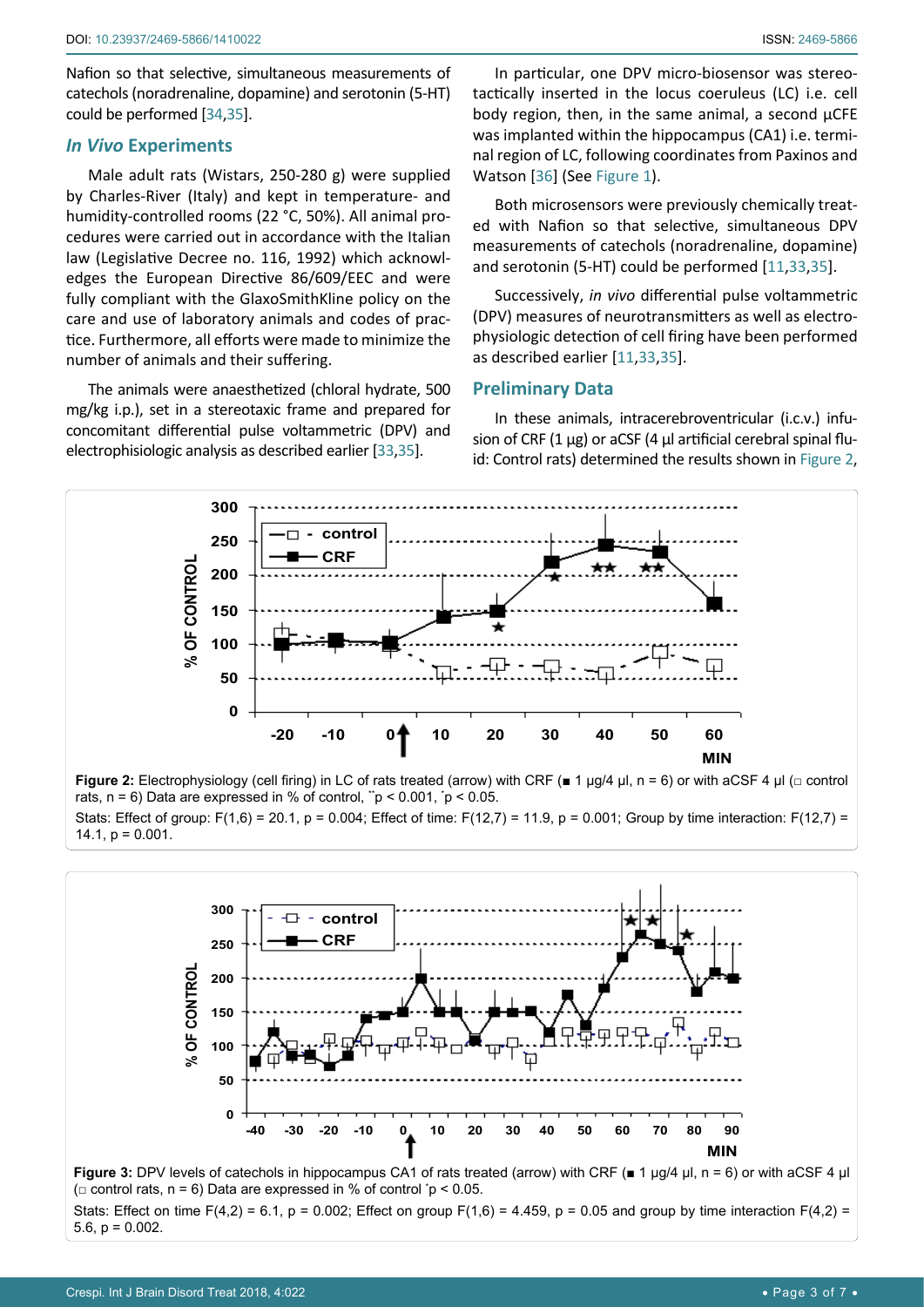[Figure 3](#page-2-1) and [Figure 4](#page-3-0). In particular, these data show that CRF significantly increases cell firing in LC ([Figure 2](#page-2-0)) as well as catechol levels in CA1 [\(Figure 3](#page-2-1)). In contrast, no significant changes have been observed in 5-HT levels ([Figure 4\)](#page-3-0).

The present data on modification of catechol activity following such treatment are in accord with reports indicating a direct effect of intracerebroventricularly infused catecholamines, acting via alpha1 and/or beta-receptors, on induction of stress-like ACTH surges in rats [[27](#page-5-21)[,37\]](#page-6-2). The preliminary DPV data obtained in LC indicated again changes in catechol levels but no significant changes in 5-HT levels ([Figure 5](#page-3-1) and [Figure 6](#page-4-0)). In contrast, other work has shown a role of LC and serotonin in mediating the effect of exposure to stressors [[38\]](#page-6-3). The discrepancy could be related to the different methodology applied, i.e. push pull canulae, with possible blood contamination of the superfusate collected, however, further studies, as proposed hereafter will help to elucidate that divergence.

#### **Statistical Analysis**

Row data were subjected to ANOVA, with comparison between "control" (vehicle) and "treatment" values

performed using the Bonferroni (Dunn's) test. Then, the results were presented as % of control values, mean ± s.e.m., \* p < 0.05, \*\*p < 0.001.

# **Proposed Combined Behavioral - Electrochemical/Electrophysiological Tests**

Various groups of rats ( $n = 5$  each group) can be prepared for concomitant voltammetric measurements and electrophysiological recordings and then exposed to forced swimming test (FST) as already described [[33](#page-5-27)] in order to monitor the influence of such stressful conditions upon monoaminergic activities.

FST is a behavioral test that predicts the clinical efficacy of many types of antidepressant drugs [[14](#page-5-7)].

### **First test: Comparison between naive and "behaviorally treated" rats**

By means of the same microbiosensor ( $\mu$ CFE) used for voltammetric measurements electrophysiological recordings can be also performed [[33\]](#page-5-27). Thus, parallel double probing analysis of amine neurotransmitter ac-

<span id="page-3-0"></span>

aCSF 4  $\mu$ I ( $\sigma$  control rats, n = 5) Data are expressed in % of control.

<span id="page-3-1"></span>**300 control 250 CRF % OF CONTROL** OF CONTROI **200 150 100**  $\approx$ **50 0 -30 -20 -10 0 10 20 30 40 50 60 70 80 90 MIN**

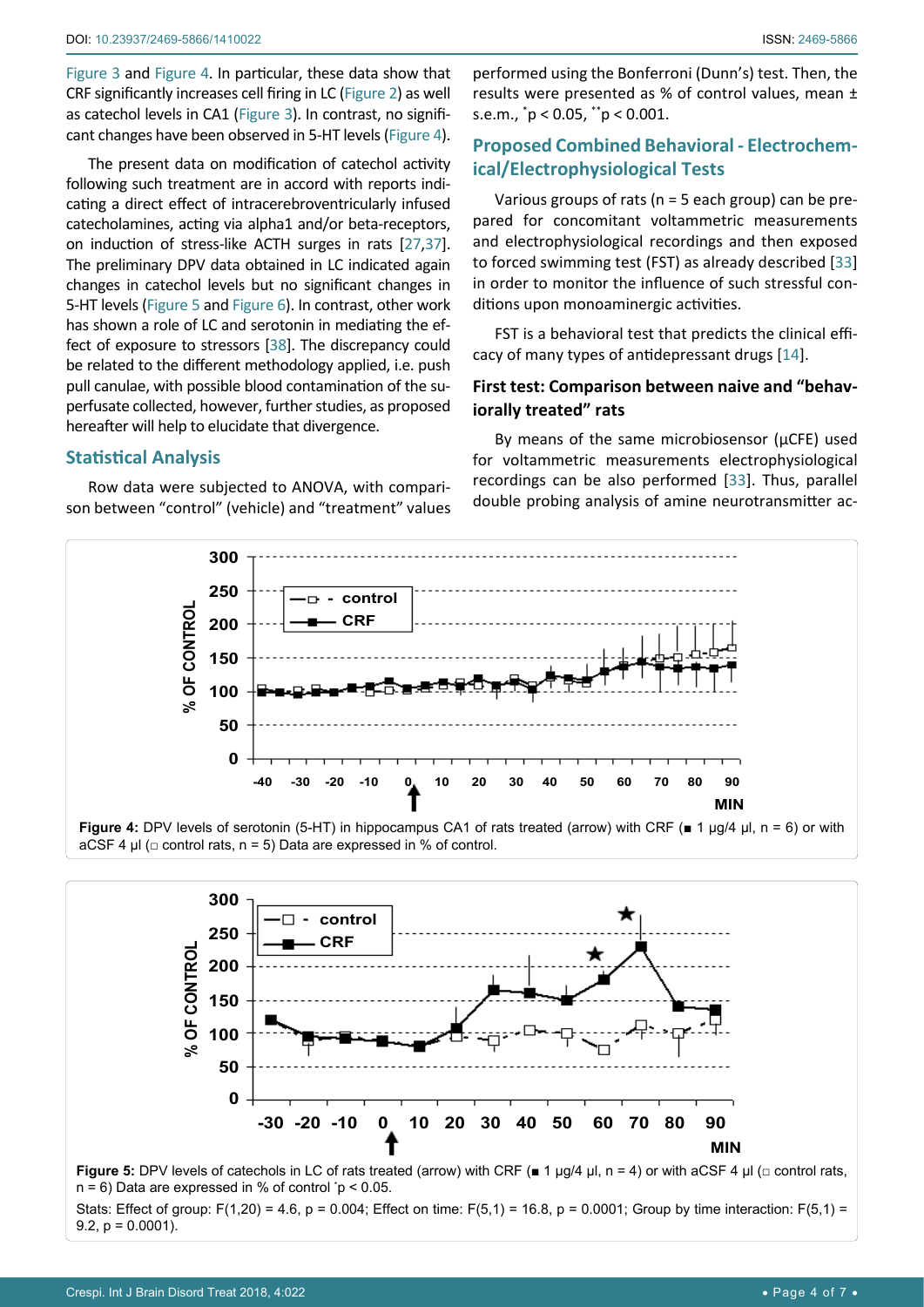<span id="page-4-0"></span>

tivities and firing levels could be monitored in the amygdala of naïve control ( $n = 5$ ) versus "FST behaviorally treated" rats (n = 5). Similar studies could be performed in the Raphe Dorsalis Nucleus (RDN), the richest brain region of serotonin cells and presenting clear interconnections with the amygdala [[39](#page-6-10),[40](#page-6-11)]. This further study performed in five control rats versus 5 "FST rats" would allow to specifically analyzing the serotonergic system at the level of cell bodies (RDN) as well as at the level of synaptic cleft (amygdala). The reduced activity of such system in patients with unipolar depression is indeed well known [[41,](#page-6-12)[42\]](#page-6-13).

#### **Second test: Treatment with CRF, or AVP or ACTH**

In further four groups of rats prepared as above for parallel double probing analysis of amine neurotransmitter activities and firing levels in the amygdala and in RDN and submitted to FST the following treatments could be performed:

i) Vehicle (aCSF 4  $\mu$ l, control rats, n = 5), ii) CRF (1  $\mu$ g,  $n = 5$ ), or iii) AVP (1  $\mu$ g, n = 5), or iiii) ACTH (1  $\mu$ g, n = 5), (or isoproterenol: Compound that releases ACTH [[43](#page-6-14)]).

The data gathered from these two set of experiments tests will allow analyzing:

- a) The influence of a behavioral test predictive of the clinical efficacy of many types of antidepressant drugs upon monoaminergic systems in discrete brain areas highly implicated in several physiological and behavioral activities such as emotion, vigilance, memory, and adaptive responses to stress.
- b) The influence of the selective chemical treatments with compounds involved in the response to stressful stimuli upon monoaminergic activities in rats submitted to stress-anxiety-depression.

#### **Predictive Results**

These studies will permit to verify the setting up of an experimental behavioural-neurochemical *in vivo* model of stress-anxiety-depression i.e. the concomitance of the electrochemical and electrophysiological outcome following behavioral or pharmacological treatments in naïve versus rats submitted to stress-anxiety-depression would clarify the role of CRF (and ACTH) as the putative endogenous responsible of a stress-anxiety-depressive state.

#### **Possible Application**

This experimental behavioral-neurochemical *in vivo* model will permit to verify the efficacy of CRF antagonists upon behavioral responses and electrochemical-electrophysiological parameters, data that will underline the efficacy of such compounds within the stress-anxiety-depressive state. Briefly, rats submitted to behavioral model(s) of stress-anxiety-depression or/ and rats treated with CRF (isoproterenol, ACTH) will be previously treated with CRF antagonists. Then concomitant behavioral and neurochemical activities will be monitored in real time.

Furthermore, the following (among other) additional evidence from literature are underlying the direct relationship between 5-HT and ACTH systems:

- The 5-HT1A receptor agonist 5-OH-DPAT as well as the 5-HT2 receptor agonist DOB increase plasma ACTH (and corticosterone). DOB is probably acting via CRF as pretreatment with CRF antagonist (alpha-helical CRF9-41) significantly attenuates the ACTH response to DOB [[44](#page-6-4)[-46\]](#page-6-5).
- 5-HT depleters (i.e. 5,7-DHT, PCPA) while reducing 5-HT levels, also result in decreased levels of ACTH [[47-](#page-6-6)[49\]](#page-6-7).

The validity of animal's models of human mental disorders is generally evaluated by a set of conditions and chronic stress is among those showing the main validity in rats (for a review see [[50](#page-6-8)]). In particular FST appears to be a useful approach to study in rodents (positive) influence of drugs on clinical treatment of major depression [[51](#page-6-9)].

Thus, the proposed experimental behavioural-neurochemical *in vivo* model in combination of pharma-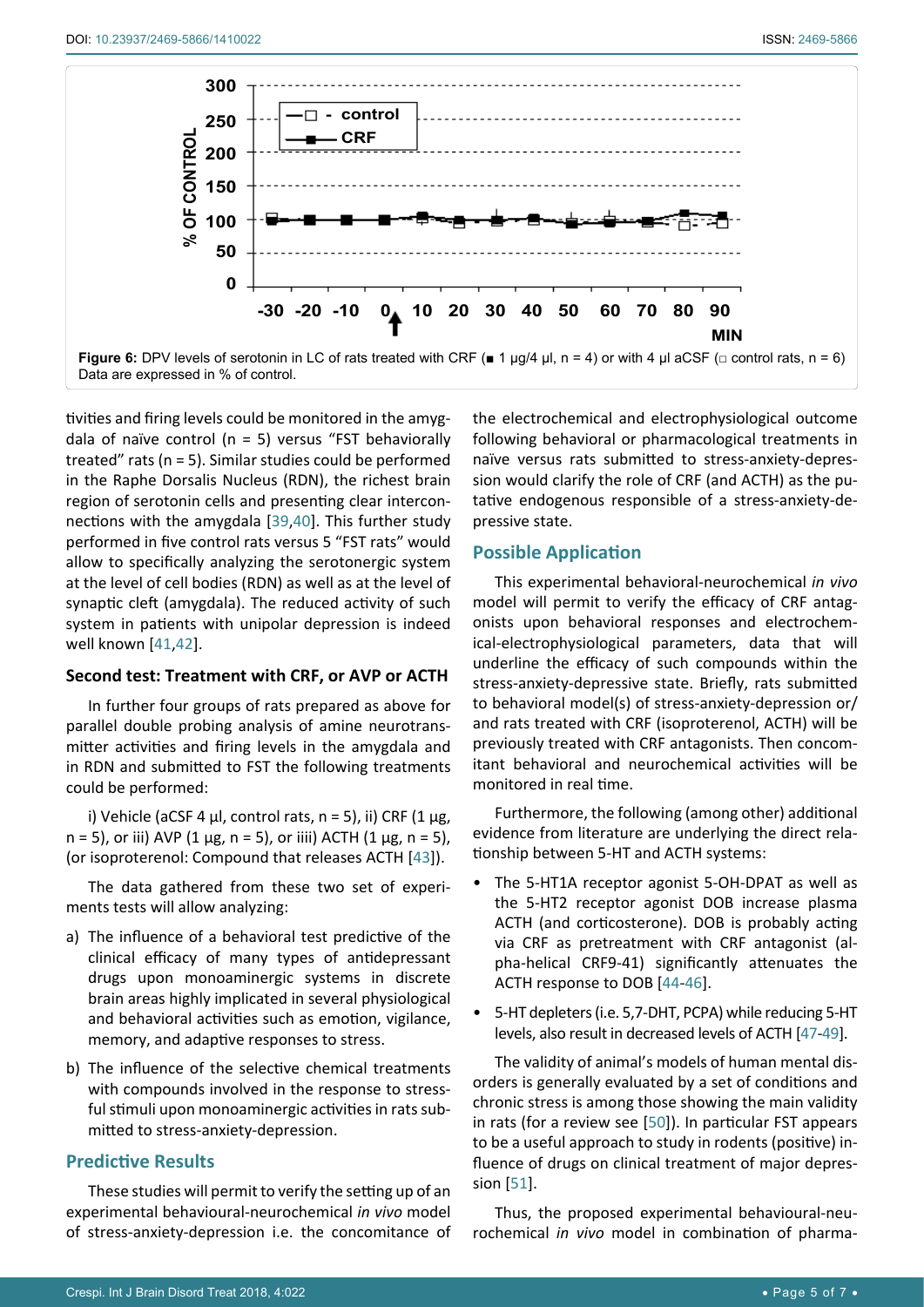cological treatments aiming to these two systems (i.e. association of CRF receptor antagonists and 5-HT receptor antagonists) could be useful in the understanding of their concomitant implication(s) within behavioral models of stress-anxiety-depression states and therefore possible formulation of new strategies of pharmacological treatment(s) of such pathological state(s).

#### **References**

- <span id="page-5-15"></span>1. [Harris G \(1948\) Neural control of the pituitary gland. Physiol](https://www.ncbi.nlm.nih.gov/pubmed/18865220)  [Rev 28: 139-179.](https://www.ncbi.nlm.nih.gov/pubmed/18865220)
- 2. [Giguere V, Cote J, Labrie F \(1981\) Characteristics of the al](https://www.ncbi.nlm.nih.gov/pubmed/6114856)[pha-adrenergic stimulation of adrenocorticotropin secretion](https://www.ncbi.nlm.nih.gov/pubmed/6114856)  [in rat anterior pituitary cells. Endocrinology 109: 757-762.](https://www.ncbi.nlm.nih.gov/pubmed/6114856)
- 3. Giguere V, Labrie F (1982) Vasopressin potentiates cAMP accumulation and ACTH release induced by CRF in rat anterior pituitary cells in culture. Endocrinology 111: 1752-1754.
- <span id="page-5-16"></span>4. [Beurel E, Nemeroff CB \(2014\) Interaction of stress, cor](https://www.ncbi.nlm.nih.gov/pubmed/24659554)[ticotropin-releasing factor, arginine vasopressin and be](https://www.ncbi.nlm.nih.gov/pubmed/24659554)[haviour. Curr Top Behav Neurosci 18: 67-80.](https://www.ncbi.nlm.nih.gov/pubmed/24659554)
- <span id="page-5-0"></span>5. Shlomo Melmed (2016) The Pituitary. (4<sup>th</sup> edn), Academic Press, 29-714.
- <span id="page-5-1"></span>6. [Vale W, River C \(1977\) Substances modulating the secre](https://www.ncbi.nlm.nih.gov/pubmed/17552)[tion of ACTH by cultured anterior pituitary cells. Fed Proc](https://www.ncbi.nlm.nih.gov/pubmed/17552)  [36: 2094-2099.](https://www.ncbi.nlm.nih.gov/pubmed/17552)
- 7. [DeBold CR, Sheldon WR, DeCherney GS, Jackson RV, Al](https://www.ncbi.nlm.nih.gov/pubmed/6321557)[exander AN, et al. \(1984\) Arginine vasopressin potentiates](https://www.ncbi.nlm.nih.gov/pubmed/6321557)  [adrenocorticotropin release induced by ovine corticotro](https://www.ncbi.nlm.nih.gov/pubmed/6321557)[pin-releasing factor. J Clin Invest 73: 533-538.](https://www.ncbi.nlm.nih.gov/pubmed/6321557)
- 8. [Jørgensen HS \(2007\) Studies on the neuroendocrine role](https://www.ncbi.nlm.nih.gov/pubmed/18208678)  [of serotonin. Dan Med Bull 54: 266-288.](https://www.ncbi.nlm.nih.gov/pubmed/18208678)
- <span id="page-5-2"></span>9. [Toufexis D, Rivarola M, Lara H, Viau V \(2014\) Stress and](https://www.ncbi.nlm.nih.gov/pubmed/25040027)  [the reproductive axis. J Neuroendocrinol 26: 573-586.](https://www.ncbi.nlm.nih.gov/pubmed/25040027)
- <span id="page-5-3"></span>10. [Marsden CA, Crespi F, Garratt JC \(1989\) Advances in the](https://eurekamag.com/research/029/924/029924207.php)  [voltammetric measurement of neurotransmitter release and](https://eurekamag.com/research/029/924/029924207.php)  [metabolism in vivo. J Neurochem 52: S19.](https://eurekamag.com/research/029/924/029924207.php)
- <span id="page-5-4"></span>11. Crespi F (2013) Invasive or Non-Invasive Techniques and Sensors for Real Time In Vivo Sensing in the Brain. In: Kin Fong Lei, Microelectrodes: Techniques, Structures for Biosensing and Potential Applications. Laboratory and Clinical Research, Nova Science Publishers, 233-254.
- <span id="page-5-5"></span>12. [Kvetnansky R, Mikulaj L \(1970\) Adrenal and urinary cate](https://www.ncbi.nlm.nih.gov/pubmed/5453288)[cholamines in rat during adaptation to repeated immobiliza](https://www.ncbi.nlm.nih.gov/pubmed/5453288)[tion stress. Endocrinology 87: 738-743.](https://www.ncbi.nlm.nih.gov/pubmed/5453288)
- <span id="page-5-6"></span>13. Ehud U (2000) Psychological aspects of hypothalamic-pituitary-adrenal axis activity. Principles of Medical Biology 14: 115-133.
- <span id="page-5-7"></span>14. [Porsolt RD, LePichon M, Jalfre M \(1977\) Depression: A](https://www.ncbi.nlm.nih.gov/pubmed/559941)  [new animal model sensitive to antidepressant treatments.](https://www.ncbi.nlm.nih.gov/pubmed/559941)  [Nature 266: 730-732.](https://www.ncbi.nlm.nih.gov/pubmed/559941)
- <span id="page-5-8"></span>15. [Cryan JF, Valentino RJ, Lucki I \(2005\) Assessing substrates](https://www.ncbi.nlm.nih.gov/pubmed/15893822)  [underlying the behavioral effects of antidepressants using](https://www.ncbi.nlm.nih.gov/pubmed/15893822)  [the modified rat forced swimming test. Neurosci Biobehav](https://www.ncbi.nlm.nih.gov/pubmed/15893822)  [Rev 29: 547-569.](https://www.ncbi.nlm.nih.gov/pubmed/15893822)
- <span id="page-5-9"></span>16. [Marks I, Tobena A \(1990\) Learning and unlearning fear:](https://www.ncbi.nlm.nih.gov/pubmed/2287477)  [A clinical and evolutionary perspective. Neurosci Biobehav](https://www.ncbi.nlm.nih.gov/pubmed/2287477)  [Rev 14: 365-384.](https://www.ncbi.nlm.nih.gov/pubmed/2287477)
- <span id="page-5-10"></span>17. [Cryan JF, Holmes A \(2005\) The ascent of mouse: Advanc](https://www.ncbi.nlm.nih.gov/pubmed/16138108)[es in modelling human depression and anxiety. Nat Rev](https://www.ncbi.nlm.nih.gov/pubmed/16138108)  [Drug Discov 4: 775-790.](https://www.ncbi.nlm.nih.gov/pubmed/16138108)
- <span id="page-5-11"></span>18. [Smith OA, Astley CA, DeVito JL, Stein JM, Walsh KE](https://www.ncbi.nlm.nih.gov/pubmed/6769712)  [\(1980\) Functional analysis of hypothalamic control of the](https://www.ncbi.nlm.nih.gov/pubmed/6769712)  [cardiovascular responses accompanying emotional behav](https://www.ncbi.nlm.nih.gov/pubmed/6769712)[ior. Fed Proc 39: 2487-2494.](https://www.ncbi.nlm.nih.gov/pubmed/6769712)
- 19. [LeDoux JE, Iwata J, Cicchetti P, Reis DJ \(1988\) Different](https://www.ncbi.nlm.nih.gov/pubmed/2854842)  [projections of the central amygdaloid nucleus mediate au](https://www.ncbi.nlm.nih.gov/pubmed/2854842)[tonomic and behavioral correlates of conditioned fear. J](https://www.ncbi.nlm.nih.gov/pubmed/2854842)  [Neurosci 8: 2517-2529.](https://www.ncbi.nlm.nih.gov/pubmed/2854842)
- <span id="page-5-12"></span>20. [Price JL, Drevets WC \(2012\) Neural circuits underlying the](https://www.ncbi.nlm.nih.gov/pubmed/22197477)  [pathophysiology of mood disorders. Trends Cogn Sci 16:](https://www.ncbi.nlm.nih.gov/pubmed/22197477)  [61-71.](https://www.ncbi.nlm.nih.gov/pubmed/22197477)
- <span id="page-5-13"></span>21. [Gray TS, Carney ME, Magnuson DJ \(1989\) Direct projec](https://www.ncbi.nlm.nih.gov/pubmed/2554178)[tions from the central amygdaloid nucleus to the hypotha](https://www.ncbi.nlm.nih.gov/pubmed/2554178)[lamic paraventricular nucleus: Possible role in stress-in](https://www.ncbi.nlm.nih.gov/pubmed/2554178)[duced ACTH release. Neuroendocrinology 50: 433-446.](https://www.ncbi.nlm.nih.gov/pubmed/2554178)
- <span id="page-5-14"></span>22. [Janak PH, Tye KM \(2015\) From circuits to behaviour in the](https://www.ncbi.nlm.nih.gov/pubmed/25592533)  [amygdale. Nature 517: 284-292.](https://www.ncbi.nlm.nih.gov/pubmed/25592533)
- <span id="page-5-17"></span>23. [Rita J Valentino, Andre L Curtis, Michelle E Page, Luis A](http://www.sciencedirect.com/science/article/pii/S1054358908608637)  [Pavcovich, Sandra M Florin-Lechner \(1997\) Activation of](http://www.sciencedirect.com/science/article/pii/S1054358908608637)  [the Locus Ceruleus Brain Noradrenergic System during](http://www.sciencedirect.com/science/article/pii/S1054358908608637)  [Stress: Circuitry, Consequences, and Regulation. Adv](http://www.sciencedirect.com/science/article/pii/S1054358908608637)  [Pharmacol 42: 781-784.](http://www.sciencedirect.com/science/article/pii/S1054358908608637)
- <span id="page-5-18"></span>24. [Dayas CV, Buller KM, Crane JW, Xu Y, Day TA \(2001\)](https://www.ncbi.nlm.nih.gov/pubmed/11683906)  [Stressor categorization: Acute physical and psychological](https://www.ncbi.nlm.nih.gov/pubmed/11683906)  [stressors elicit distinctive recruitment patterns in the amyg](https://www.ncbi.nlm.nih.gov/pubmed/11683906)[dala and in medullary noradrenergic cell groups. Eur J Neu](https://www.ncbi.nlm.nih.gov/pubmed/11683906)[rosci 14: 1143-1152.](https://www.ncbi.nlm.nih.gov/pubmed/11683906)
- <span id="page-5-19"></span>25. [Foote SL, Bloom FE, Aston-Jones G \(1983\) Nucleus locus](https://www.ncbi.nlm.nih.gov/pubmed/6308694)  [ceruleus: New evidence of anatomical and physiological](https://www.ncbi.nlm.nih.gov/pubmed/6308694)  [specificity. Physiol Rev 63: 844-914.](https://www.ncbi.nlm.nih.gov/pubmed/6308694)
- <span id="page-5-20"></span>26. [Nemeroff CB \(2004\) The biochemical basis of neurophar](https://ajp.psychiatryonline.org/doi/full/10.1176/appi.ajp.161.2.379)[macology, 8th ed. Am J Psychiatry 161: 379.](https://ajp.psychiatryonline.org/doi/full/10.1176/appi.ajp.161.2.379)
- <span id="page-5-21"></span>27. [Smith SM, Vale WW \(2006\) The role of the hypothalam](https://www.ncbi.nlm.nih.gov/pubmed/17290797)[ic-pituitary-adrenal axis in neuroendocrine responses to](https://www.ncbi.nlm.nih.gov/pubmed/17290797)  [stress. Dialogues Clin Neurosci 8: 383-395.](https://www.ncbi.nlm.nih.gov/pubmed/17290797)
- <span id="page-5-22"></span>28. [Sullivan GM, Coplan J, Kent JM, Gorman JM \(1999\) The](https://www.ncbi.nlm.nih.gov/pubmed/10560026)  [noradrenergic system in pathological anxiety: A focus on](https://www.ncbi.nlm.nih.gov/pubmed/10560026)  [panic with relevance to generalized anxiety and phobias.](https://www.ncbi.nlm.nih.gov/pubmed/10560026)  [Biol Psychiatry 46: 1205-1218.](https://www.ncbi.nlm.nih.gov/pubmed/10560026)
- <span id="page-5-23"></span>29. [Kim JJ, Diamond DM \(2002\) The stressed hippocampus,](https://www.ncbi.nlm.nih.gov/pubmed/12042880)  [synaptic plasticity and lost memories. Nat Rev Neurosci 3:](https://www.ncbi.nlm.nih.gov/pubmed/12042880)  [453-462.](https://www.ncbi.nlm.nih.gov/pubmed/12042880)
- <span id="page-5-24"></span>30. [Herman JP, Ostrander MM, Mueller NK, Figueiredo H](https://www.ncbi.nlm.nih.gov/pubmed/16271821)  [\(2005\) Limbic system mechanisms of stress regulation: Hy](https://www.ncbi.nlm.nih.gov/pubmed/16271821)[pothalamic-pituitary-adrenal axis. Prog Neuropsychophar](https://www.ncbi.nlm.nih.gov/pubmed/16271821)[macol Biol Psychiatry 29: 1201-1213.](https://www.ncbi.nlm.nih.gov/pubmed/16271821)
- <span id="page-5-25"></span>31. [Herman JP, Cullinan WE, Morano M, Akil H, Watson SJ](https://www.ncbi.nlm.nih.gov/pubmed/7550295)  [\(1995\) Contribution of the ventral subiculum to inhibitory](https://www.ncbi.nlm.nih.gov/pubmed/7550295)  [regulation of the hypothalamo-pituitary- adrenocortical axis.](https://www.ncbi.nlm.nih.gov/pubmed/7550295)  [J Neuroendocrinol 7: 475-482.](https://www.ncbi.nlm.nih.gov/pubmed/7550295)
- <span id="page-5-26"></span>32. [Joseph MH, Kenneth GA \(1983\) Stress-induced release of](https://www.ncbi.nlm.nih.gov/pubmed/6224532)  [5-HT in the hippocampus and its dependence on increased](https://www.ncbi.nlm.nih.gov/pubmed/6224532)  [tryptophan availability: An in vivo electrochemical study.](https://www.ncbi.nlm.nih.gov/pubmed/6224532)  [Brain Res 270: 251-257.](https://www.ncbi.nlm.nih.gov/pubmed/6224532)
- <span id="page-5-27"></span>33. [Crespi F \(2002\) In vivo voltammetry and concomitant elec](https://www.ncbi.nlm.nih.gov/pubmed/12323421)[trophysiology at a single micro-biosensor to analyse isch](https://www.ncbi.nlm.nih.gov/pubmed/12323421)[aemia, depression and drug dependence. J Neurosci Meth](https://www.ncbi.nlm.nih.gov/pubmed/12323421)[ods 119: 173-184.](https://www.ncbi.nlm.nih.gov/pubmed/12323421)
- <span id="page-5-28"></span>34. [Crespi F, Martin K, Marsden CA \(1988\) Measurement of](https://www.ncbi.nlm.nih.gov/pubmed/3252175)  [extracellular basal levels of serotonin in vivo using na](https://www.ncbi.nlm.nih.gov/pubmed/3252175)[fion-coated carbon fibre electrodes combined with differen](https://www.ncbi.nlm.nih.gov/pubmed/3252175)[tial pulse voltammetry. Neuroscience 27: 885-896.](https://www.ncbi.nlm.nih.gov/pubmed/3252175)